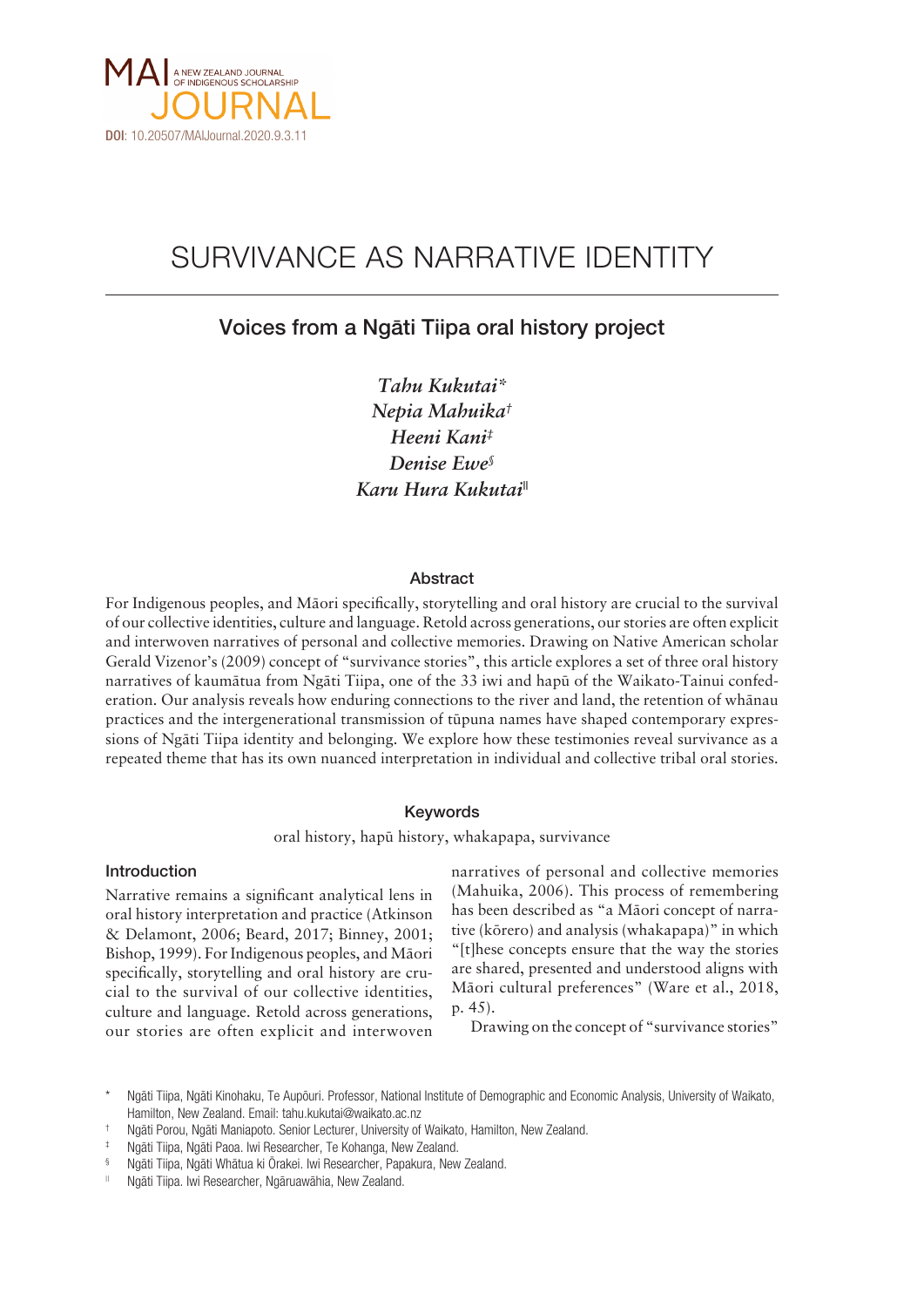from Native American writer Gerald Vizenor (2009), this article explores a set of oral history narratives of kaumätua from Ngäti Tiipa, one of the 33 iwi and hapü of the Waikato-Tainui confederation. Like their Waikato kin, Ngäti Tiipa were subjected to the depredations of colonisation and assimilation following the 1863 invasion of Waikato and the subsequent raupatu (Mahuta, 2008). The decades that preceded and followed raupatu were ones of unprecedented disruption, risk and uncertainty. Confronted with rapid demographic "swamping" (Pool & Kukutai, 2018), dispossession from their lands, and economic and political marginalisation, iwi and hapü engaged in a range of strategies to try to secure their own autonomy and survival (Anderson et al., 2014; Crosby, 2015).

Surviving ongoing colonialism is a common theme in personal and collective Indigenous narratives of identity. The concept of survivance takes us beyond survival, and, for Vizenor (2009), survivance stories can be understood as "renunciations of dominance, detractions, obstructions, and unbearable sentiments of tragedy" and an "active sense of presence over absence, deracination, and oblivion" p. 85. Acts of survivance can manifest in the everyday—in the continuance of our stories and the telling of our histories in ways that are distinctively Indigenous (Madsen, 2013). In this article we consider three narrative compositions revealed through körero with tribal elders and explore how these testimonies reveal survivance as a repetitive theme that has its own nuanced interpretation in tribal oral stories.

# Ngäti Tiipa

To provide the context for our kaumätua narratives, we begin with the relationships that structure Ngäti Tiipa identity, that is, relationships of whakapapa. According to Smith (2000), whakapapa is "a way of thinking, a way of learning, a

way of storing knowledge, and a way of debating knowledge. It is inscribed in virtually every aspect of our worldview" and acts as a "fundamental form of knowing: it functions as an epistemological template" p. 234. Whakapapa encompasses layers of relatedness that extend beyond the realm of humans to encompass all things. Whakapapa is thus crucial to articulations of individual and collective Mäori identity in the past, present and future (Webber & O'Connor, 2019).

Like many other iwi and hapü, Ngäti Tiipa take their name from an eponymous ancestor. Tiipa was the son of Paoa, the founding ancestor of Ngäti Paoa, who lived with this first family at Kaitotehe, opposite Taupiri maunga (Kelly, 1940). After an embarrassing incident in which he failed to provide adequate sustenance for his brother's visiting party, Paoa departed to Hauraki, where he met Tukutuku, a granddaughter of Tamaterä (Ngäti Tamaterä) and great-granddaughter of Marutüähu (Monin, 2016). There he had a second family, which included Tiipa. Paoa and his tuakana Mahuta (Ngäti Mahuta) were grandsons of Pikiao, the eponymous ancestor of the Arawa iwi Ngäti Pikiao, and Rereiao, a descendant of the famous Tainui ancestor Whatihua (Jones & Biggs, 1995). Through Pikiao, Kïngi Pötatau and his successors are regarded as ure tärewa (Ngata, 2019).

Tiipa had five daughters: Kauahi, Kopa, Te Kura, Naho (Ngäti Naho) and Paretiipa. Two of them—Te Kura and Naho—married their cousin Tapaue, one of Mahuta's mokopuna. Tapaue was a rangatira renowned for his love of fighting, women and human flesh. With his brother Whare Tipeti, he controlled a vast stretch of the lower and middle Waikato River (Jones & Biggs, 1995). The whakapapa relationships linking Ngäti Tiipa with these other iwi and hapü are shown in Figure 1.

For several centuries Ngäti Tïpa had a significant presence in Te Püaha o Waikato—the area



FIGURE 1 Tiipa whakapapa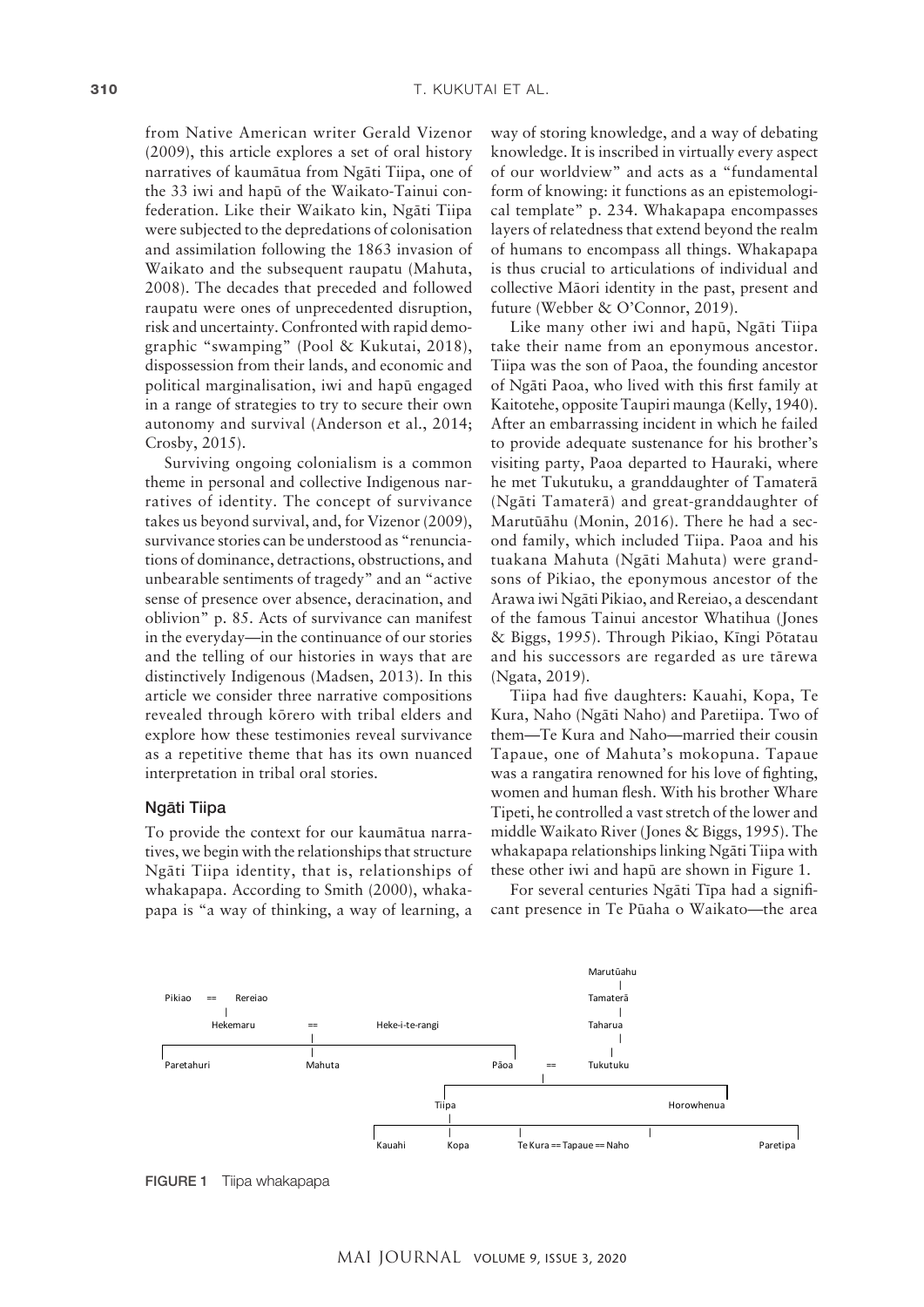where the Waikato River meets the Tasman Sea and northern Waikato generally, maintaining close relationships with their kindred hapü and iwi, including Ngäti Mahuta. In 1840 Tiipa's greatgreat-grandson Kukutai and Kukutai's oldest son, Ngapaka, signed the Waikato-Manukau copy of Te Tiriti o Waitangi/the Treaty of Waitangi on behalf of Ngäti Tiipa (NZ History, n.d.). Described by the missionary Robert Maunsell as "a venerable old chief, and formerly a great warrior" (Garrett, 1991, p. 98), Kukutai had taken leadership roles in many battles (Ewe, 2020). Six years after signing the Treaty, Kukutai died from gunshot wounds in the Battle of Ihutaroa against a neighbouring tribe, Ngäti Pou ("Further Papers", 1860, p. 11)—a battle described as the last major intra-Waikato armed conflict (St John, 1873).

Ngäti Tiipa features in a number of 19th-century enumerations undertaken by missionaries and colonial government officials. In 1844 Maunsell, who resided at Maraetai at Waikato Heads, undertook a "census" of 13 Waikato and Maniapoto iwi, including Ngäti Tiipa (Fenton, 1859). He listed the names of 216 Ngäti Tiipa men, women and children. Resident magistrate Francis Fenton, who later became the first (and longest-serving) chief judge of the Native Land Court, repeated the census in 1857–1858. He was assisted by Waata Kukutai, one of Kukutai's younger sons, who became the tribe's rangatira after his father's death (for a comprehensive biography of Waata, see Ewe, 2020). In the 1844 census Waata was recorded as Porima, which was changed to Waata after his conversion to Christianity, and then changed again to Pihikete. The latter is a transliteration of "biscuit", a name reflecting Waata's efforts to cultivate relationships with influential Päkehä. A comparison of Maunsell's and Fenton's censuses shows that name changes during that period were relatively common. Waata was also Maunsell's key protector, having gifted 750 acres to the Crown in 1853 for the site of a Church of England school at Te Kohanga (Turton, 1877, part III, deed No. 3). An 1870 return listing the names, number, lead chiefs, hapü and location of tribes in the North Island showed Ngäti Tiipa as one of six tribes in the Waikato District ("Return", 1870, pp. 5–6). The 1878 census was the last one in which Ngäti Tiipa were identified. From 1886 onwards, the census only listed "principal tribes", and Ngäti Tiipa (along with all the other Waikato hapü and iwi) were aggregated under a single Waikato grouping. After the 1901 census, counts of principal tribes were dropped altogether (T. Kukutai, 2012).

Waata held several paid positions in the colonial administration, including assessor, magistrate and major in the New Zealand militia (Scott, 1990). Under Waata's leadership Ngäti Tiipa assisted the colonial troops with supplies during their campaign against Waikato but did not fight alongside them. Waata's confronting leadership style drew the ire of several influential figures. At a major meeting of tribal leaders at Paetai near Rangiriri in 1857, Waata interrupted a prominent rangatira mid-speech and then led a contingent parading under the Union Jack (Gorst, 1864, p. 62; O'Malley, 2016). Just months before the battle at Rangiriri, Kingmaker Wiremu Tamihana Tarapipipi Te Waharoa (1863) wrote to Waata, berating him for supplying food to soldiers: "Ka ki ahau kia koe, ehara i te pakeha nana Waikato i hinga. Ka kiia e au tenei whainga, nau ano tenei mahi" ("It is not the white man that has destroyed Waikato, it is your doing"). If Waata felt chastised he did not show it, although he later composed a lengthy oriori to mourn those who fell at Rangiriri (W. Kukutai, 1863).

There are numerous contemporary reports in which Waata is described as a "neutral", "friendly", "queenite", "loyal" or "kūpapa" chief (Crosby, 2015; Ewe, 2020; Scott, 1990). The term küpapa was initially used in the 1860s to describe neutrality, but later evolved to take on the meaning of pro-Crown supporter, and sometimes the more disparaging label of "traitor" (Soutar, 2001). Reflecting specifically on Ngäti Porou history, Soutar (2001) argues that the way in which küpapa has been used to describe Mäori participation in the 1860s wars is "seriously flawed and needs to be revised" p. 38. In his book *Küpapa*, Crosby argues that the motivations of chiefs and tribes so labelled were complex and an uppermost concern was the maintenance of hapü and iwi authority and control over land. In that regard, their motivations and reasoning were "often remarkably similar to that of the groups they fought against" (Anderson et al., 2014, p. 271). Reviewing Crosby's book, Rapatahana (2015) surmised that

küpapa were themselves never traitors or even "friendlies"—they were Mäori striving to survive the onslaught of a wider and more powerful apex—Britain and the various legislative, moral, religious and pragmatic (weaponry, for example) ballast they brought to Aotearoa. But the prime consideration throughout was the promise inherent in Te Tiriti o Waitangi of tino rangatiratanga for all Mäori, which all Mäori—küpapa and those they harried—strove to irrevocably attain and maintain.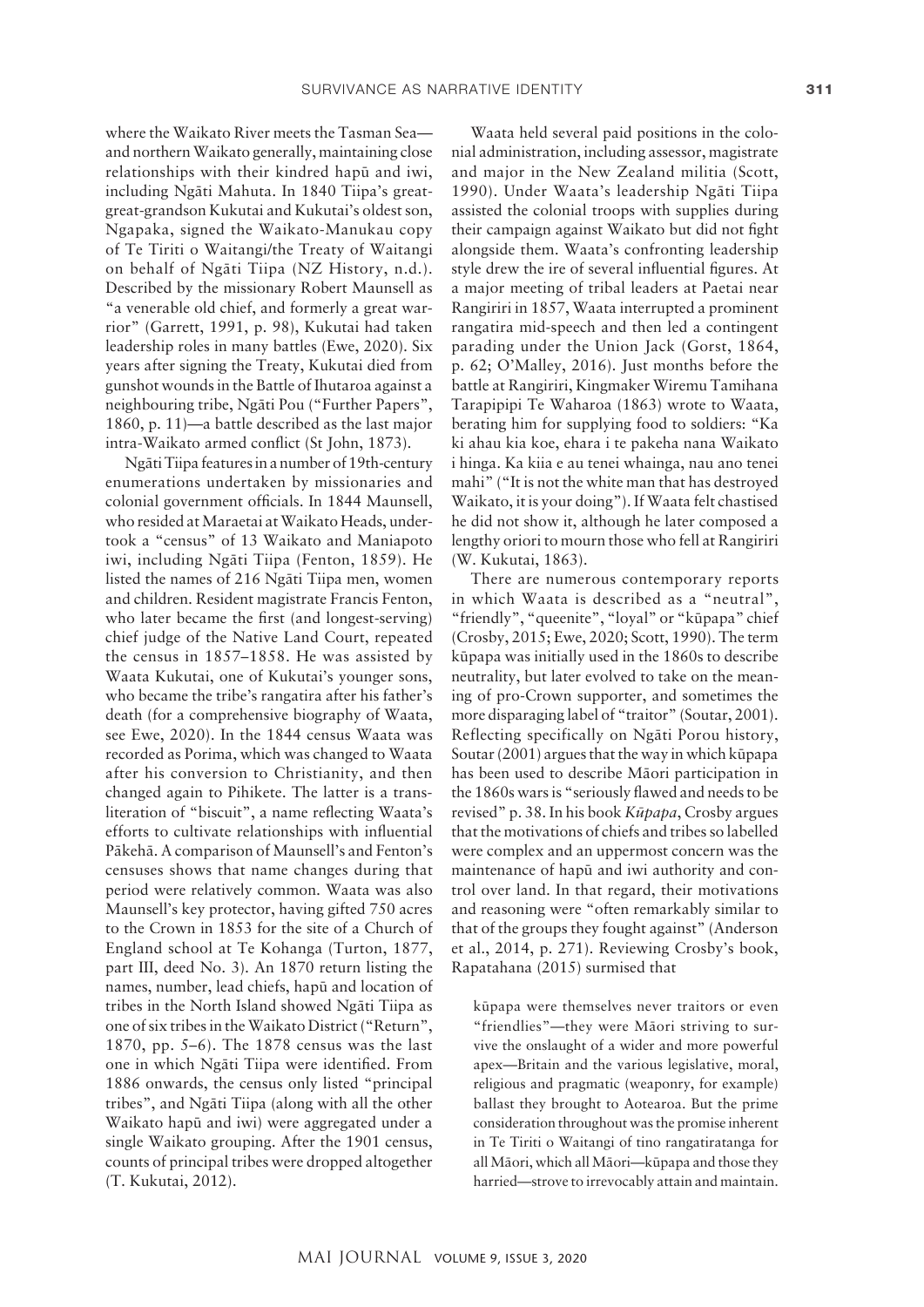Like the supporters of the Kïngitanga, Waata was opposed to land-selling and had made this position clear in a rünanga proclamation published in 1857:

Ka puritia tenei whenua; ahakoa poka te tangata, ki te korero kia hokona ki te Pakeha, ekore e riro; ka tau te whakaaro o nga runanga ki te pupuru i nga whenua timata mai i te puaha: a, Pukekawa atu ana.

This land will be retained. Despite what people say or do, if it is said that it will be sold to the white man, it will not be given. It is the decision of the tribal council to hold on to the lands starting from the river mouth right through to Pukekawa. (W. Kukutai, 1857)

Waata was determined to retain his own mana and that of Ngäti Tiipa. In initial meetings to establish the Kïngitanga, it was reported that Waata and other "lower Waikato" rangatira were prepared to recognise Pötatau Te Wherowhero—the hereditary paramount rangatira of Ngäti Mahuta and therefore of the Waikato-Tainui confederation— as their "matua" but not as their king ("The Waikato Movement", 1858). The crux of the disagreement was their unwillingness to surrender their mana over their whenua. Ngäti Tiipa's lands were included in the 1.2 million acres of Waikato land confiscated under the New Zealand Settlements Act 1863. However, 45,500 acres known as the "Opuatia block" were subsequently returned under provisions in the Act to provide compensation for tribes who did not oppose the Crown, but whose lands and livelihoods were affected by raupatu (O'Malley, 2016). The Certificate of Title (1866) for Taupari and Opuatia shows the land was awarded to Waata Kukutai and nine others, in keeping with the Native Land Court's notorious "10 owner" rule (Taonui, 2012). While research undertaken for this project shows that only a small portion of the Opuatia block remains in Ngäti Tiipa ownership today, the enduring connections to the whenua, awa and tüpuna is reflected in the körero shared by Ngäti Tiipa rüruhi and koroheke.

# Our approach to Ngäti Tiipa oral history

Indigenous peoples define oral history differently to Western views of the field. Cree historian Winona Wheeler (2005) has argued that academic definitions of oral history as "planned tape recorded interviews" are diametrically opposed to "how most Indigenous peoples relate to recorded voices"

pp. 194–195. In Aotearoa New Zealand, Mäori articulations of oral history are broader than interviews and include körero tuku iho as normative to the way oral histories are composed and performed (Mahuika, 2019). Oral history is much more than a one-on-one seated interview—it includes waiata, whakapapa, whakataukï, püräkau, and material objects such as photos and maps.

The narratives presented in this article were assembled as part of a broader Marsden Fund project (UOW1605) with Ngäti Tiipa focused on whakapapa, whenua and colonisation. Permission to undertake the project was sought and given twice by Ngäti Tiipa whänau—initially at a marae committee meeting, and again at an open marae wänanga attended by more than 100 uri. Ethical approval to undertake the interviews was obtained from the Human Research Ethics Committee of the Faculty of Arts and Social Sciences of the University of Waikato. Prior to their körero with kaumätua, the research team facilitated an oral history methodology wänanga with whänau to assert Ngäti Tiipa tikanga as central to the way the recordings should be conducted. A range of issues were discussed, including technical aspects, potential questions, interview settings and sound, listening for meaning and silence, and indexing and transcription. The interviews were conducted by three of this article's authors, all of whom are Ngäti Tiipa uri with strong connections to the haukäinga. This whänau research approach reflected the wider sentiment of the whänau, and the research team, that uri are best placed to collect, steward and disseminate the knowledge of their own people. It also meant that interviewees could speak more to local körero, whakapapa relationships, and places that were often already known to the kaumätua, enabling them to coconstruct their testimonies in ways that suited their modes and cultural processes of storytelling (Mahuika, 2015, pp. 17–18). For some, this translated to interviews that included objects and photographs as multisensory experiences.

The research team spoke with 15 rüruhi and koroheke ranging in age between 60 and 90 years, the majority of whom were haukäinga. The körero took place at their homes, or another place where they felt comfortable, such as a marae, and several of the interviews were conducted in pairs. While not rigidly structured by predefined questions, guiding pätai referred to personal and familial recollections and knowledge of Ngäti Tiipa whakapapa and tüpuna, memories about growing up on the land, kai gathering, sites of significance, distinctive whänau practices, experiences with te reo,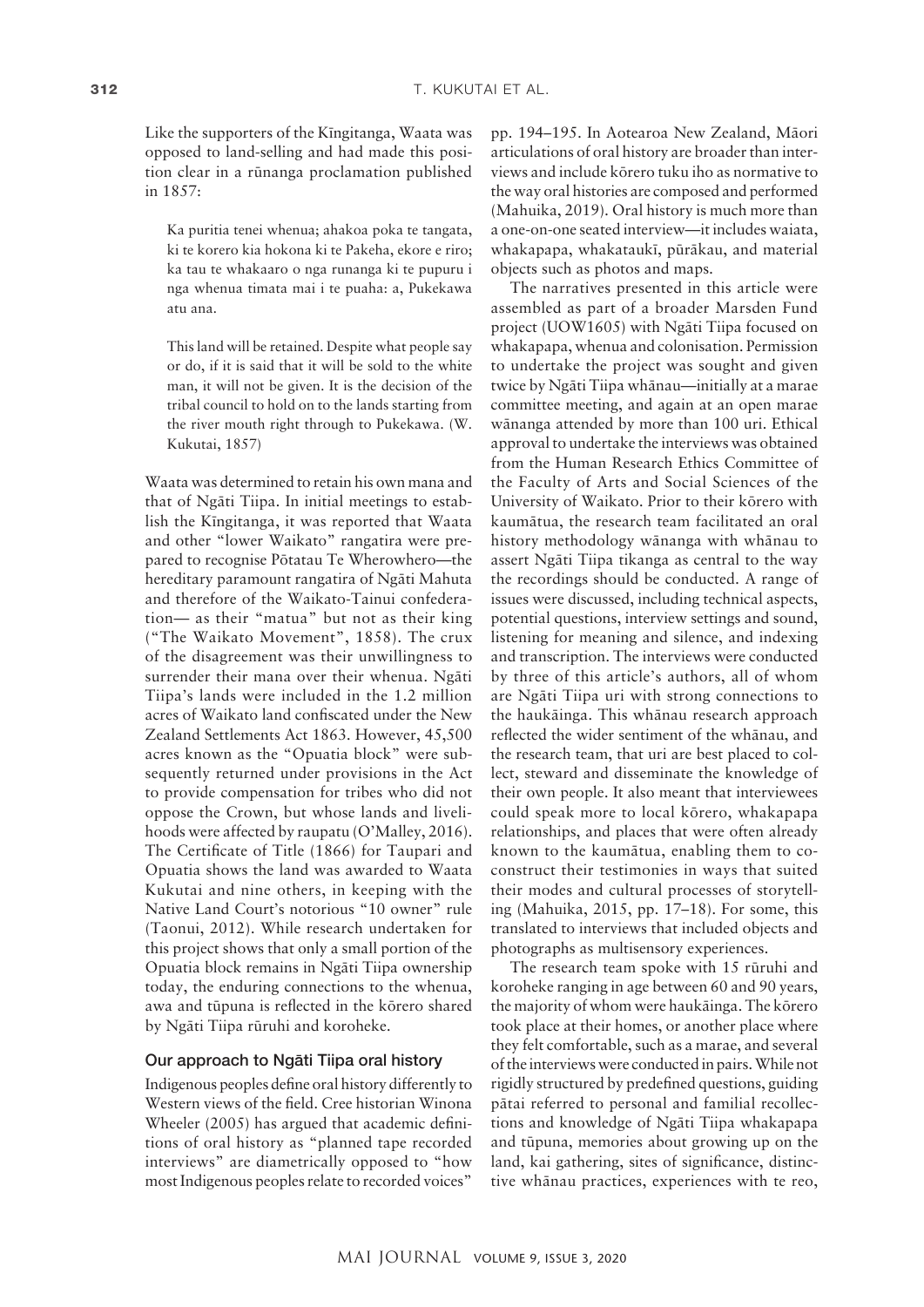and their identity as a Ngäti Tiipa uri. Kaumätua were provided with information sheets prior to the interviews and were given the option of having their recording stored in a Ngäti Tiipa-controlled digital archive that is being developed as part of the project. Although given the opportunity to use pseudonyms for this article, all of the kaumätua—most of whom have tüpuna names—asked for their real names to be used, which we have done throughout. We also provided all of the participating kaumätua, or their surviving whänau, with copies of this manuscript for checking and approval prior to submission.

# Survivance narratives

# *Connections to whenua and awa*

All of the kaumätua that we talked with had a deep sense of connection to their whänau whenua and had spent at least some of their childhood living on or near it. Their lived experiences of working with the environment meant that they had rich local knowledge and mätauranga about fishing, planting and harvesting. The Waikato awa was a central feature in their lives, providing a source of sustenance and identity. These connections are aptly described in Marama Muru-Lanning's (2016) book *Tupuna Awa*: "[T]he Waikato River is an ancestor, a taonga and a source of mauri, lying at the heart of identity and chiefly power." Several of these themes emerged in the körero of the kaumätua that we spoke with, along with stories of daily life on their awa tüpuna.

# *Waikato taniwha-rau / He piko, he taniwha / He piko, he taniwha*

This well-known whakataukï, which translates as "Waikato of a hundred taniwha / At every bend a taniwha can be found", evokes the significance of taniwha for Waikato iwi and hapü identity and was evident in the körero shared with us. Rereokeroa Shaw, who lived on one of the Ngäti Tiipa papakäinga, noted that the marae's original name was Te Kumi (taniwha) because the surrounding terrain had a taniwha-like shape, with the Waikato River at the tail. Taui Thompson, a rüruhi in her late 70s, spoke of the taniwha Waiwaia who travels along the Waipä and the Waikato awa, and is considered a kaitiaki by the river iwi and hapü. She gave specific locations where Waiwaia travelled and rested, including the names of the whänau whose houses were nearby. She recounted the cautionary childhood warning she received from a well-known koroheke who was wary of approaching a puna beside the river when the water turned opaque. His warning to her was to not make a noise or act untowardly. In this way, the koroheke was imparting a valuable lesson about appropriate behaviour and respect as part of the reciprocal relationship between mana whenua and their kaitiaki. Te Wahapu Paul Brown, a koroheke in his 80s, also spoke about local taniwha and his preference for giving them a wide berth. Noting the presence of a taniwha connected to a hapü further upriver, his response was resolute: "I wouldn't go for a swim near there."

The awa and moana also provided whänau with year-round kai and the capacity for selfsufficiency. The hapü and iwi of Te Püaha have long been renowned for their whitebait, *tuna* and kahawai. Maunsell's biographer observes the significance of fishing in and around Waikato Heads in the 1840s and 1850s, noting that kahawai were caught off the beaches and often "pursued by hundreds of people". The catch was dried in the sun or in "Maori ovens" (Wily & Maunsell, 1938, p. 105). Tangiaro Taua (née Taupö), a rüruhi in her 90s, grew up near the awa and continued to live there, at one of her ancestral marae. She recalled seeing spinning balls of *tuna* that would only appear at a certain time of the year. Along with *tuna*, whitebait were a primary kai for manuwhiri and whänau, and were especially sought after for tribally significant hui and tangihanga. During the whitebaiting season in late spring/early summer, whänau would camp on the small islands in the river and on its banks, sometimes for weeks at a time (Cowan, 1930). Intergenerational knowledge about whitebaiting and customary fishing areas remains strong within Ngäti Tiipa and other iwi/ hapü in Te Püaha. Koroheke Uerata Clark recalled the days when mullet was available in abundance in and around the river's islands: "Paipai haere ngä mullet. E rima rau kare he raru. He maha ngä mea i tërä wä" ("Mullet flowed freely, 500 was not an issue. Things were plentiful at that time").

Self-sufficiency was a recurring theme in the körero with kaumätua. Rereokeroa Shaw spoke about using "roadkill" possum for the hïnaki used to catch *tuna*. This wherewithal, coupled with local knowledge about the best fishing spots, meant the whänau never went hungry: "We knew all the right places to fish, it never failed." At one nearby creek, different spots were utilised for different purposes. Some spots were for catching *tuna*. Others were ideal for känga wai. Few, if any, *tuna* can be found there now. In recollecting their childhoods, nearly all of the kaumätua talked about the hard physical labour that came with living off the land, whether it was tending whänau or community gardens or orchards, market gardening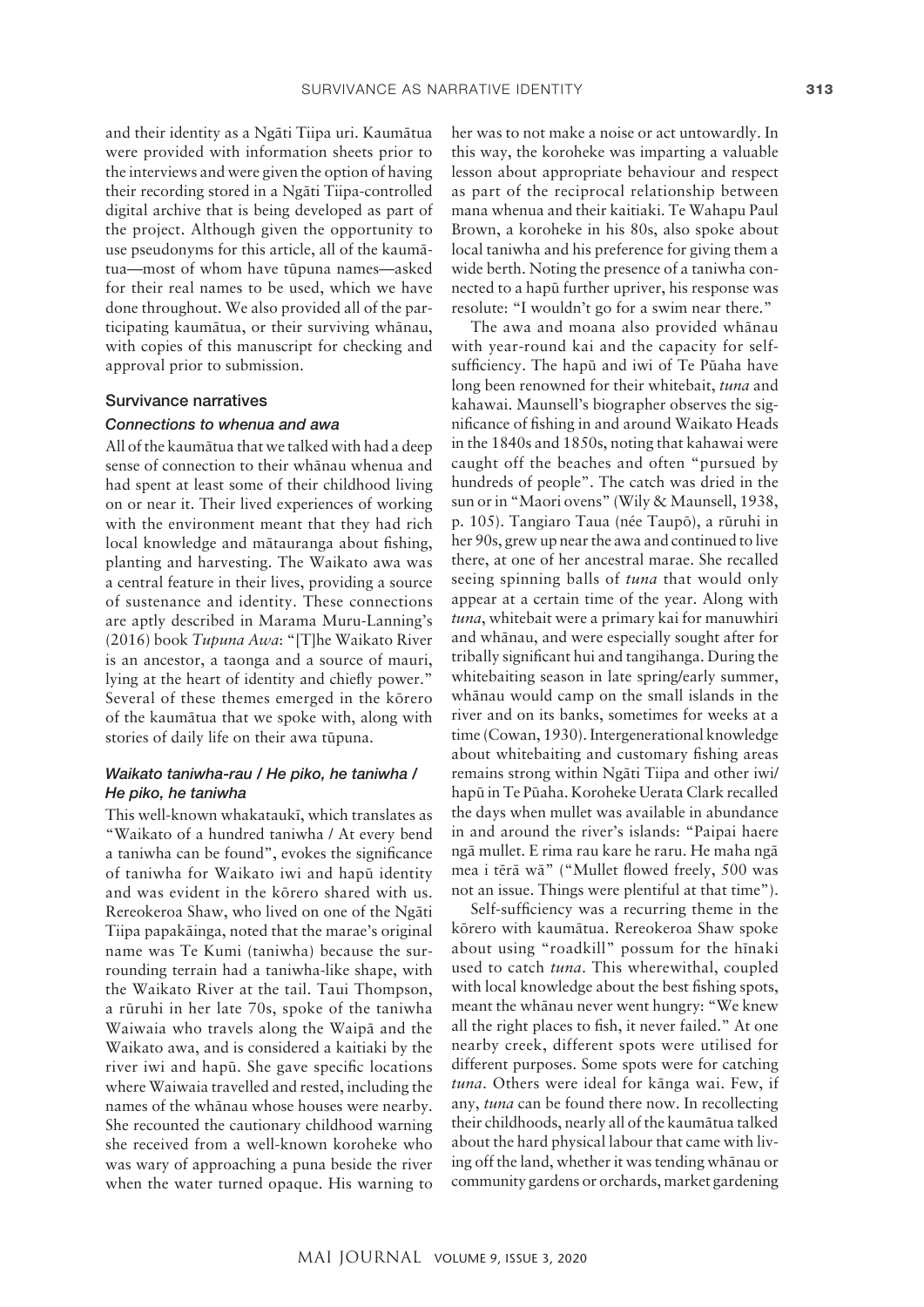(Opuatia block is located in the heart of a major market gardening area) or farming. Parents and tüpuna were variously described as "mära kai people" and highly mobile workers were "constantly having to move for mahi" (Taui Thompson). Ruru Noble, a rüruhi in her 80s, remembered her own kuia cutting flax for income, and selling it to a local trader who ran a barge on the awa.

Many of the kaumätua we spoke with carried deep knowledge about the location of places of significance, including wähi tapu, and the origins of place names. For several of them, the whenua was imprinted with the physical and spiritual presence of ancestors. Te Wahapu Paul Brown recalled how he and a childhood friend accidentally discovered köiwi when his friend fell through a hole into a cave near the family home while they were playing cowboys. Not long after, Kïngi Koroki and a group of kaumätua from Ngäruawähia came to disinter the köiwi and take them to Taupiri maunga for reburial. He told how his father took four horses to the site and pulled a rock over the entrance, sealing it permanently: "We never got the lot out, some still in there now." He identified a number of other places in the area where köiwi were known to be located, describing specific natural markers in the form of köwhatu and räkau. Similarly, Uerata Clark shared his knowledge about specific tüpuna buried at his whänau papakäinga and the environmental features that marked their resting places. Exhuming köiwi for reburial elsewhere is an ancient practice that persisted to the late 19th century and was carried out according to specific tikanga practices. An 1860s article in the *Maori Messenger* newspaper reported that Waata Kukutai, accompanied by 200 Ngäti Tiipa men, exhumed the bodies of one of the rangatira who had died at the Battle of Ihutaroa for reburial elsewhere (W. Kukutai, 1861). Hapü and iwi tikanga are still implemented when köiwi are surfaced, and this has come to the fore several times in recent years with the development of the nearby Waikato Expressway and disturbance of köiwi during earthworks (New Zealand Transport Agency, 2016).

With the intergenerational and multilayered connections to whenua came an enduring sense of mamae arising from the alienation of whänau land through legal and other means. Stories were told of trickery and sly deals, of councils selling land to recoup unpaid rates, and there was a general sense of a system that not only failed to protect mana whenua interests but actively worked against them. Rereokeroa Shaw shared how her father had been persuaded by a local Päkehä farmer to

exchange a significant parcel of land for a car. Another kaumätua had exchanged land with a local farmer and had leased it out, only to be told to return it to the farmer when the lease expired. Another rüruhi in her 90s, Ruihi (Tii) Hira, also spoke about the predatory practices of a local farmer who had systematically acquired, over a period of time, parcels of whänau land from the Opuatia block.

The Anglican Church's failure to properly compensate Ngäti Tiipa for the sale of Waata Kuktuai's gifted land—the proceeds of which were used to establish St Stephen's School in Bombay (Ewe, 2020)—remained a source of vexation. "They got out of it because they sold to members of the church. It was a private sale that's why we can't get it back," said Rereokeroa Shaw. She was concerned that rapid development in the commuter corridor south of the Bombays would spread westwards and result in further alienation of Ngäti Tiipa whenua: "If there is going to be an expansion this way it will push everything up." Rereokeroa Shaw hoped that a geographic information system (GIS) mapping exercise, undertaken as part of this research project, would provide whänau with information that would support them to hold on to their whenua in the face of development pressures: "The mapping is going to define where our whänau will be, how our whänau need to hold on to what they have, as they will never get it back."

# *Wh– anau practices*

For some whänau, their relationship with the whenua was also maintained through the continuity of practices such as burying the placenta of newborns on whänau land. Taui Thompson recalled this being a practice of her mother's whänau and one which she herself had continued. She knew where the placentas of all her children and grandchildren were buried. With at least one in six Mäori living overseas (Hamer, 2006), many Ngäti Tiipa whänau have siblings, children, mokopuna and other relatives living outside of Aotearoa. When Taui Thompson's whänau returned from Australia, they often brought the whenua of their pëpi for her to take care of. She had also taught one of her children the rituals associated with the practice to ensure that it endured. Rereokeroa Shaw also spoke about her ongoing efforts to reclaim the intergenerational legacy of karanga that had been disrupted through colonisation. She spoke about learning te reo and karanga in her 50s at the request of an aunty, but also how her mokopuna attending köhanga reo had been a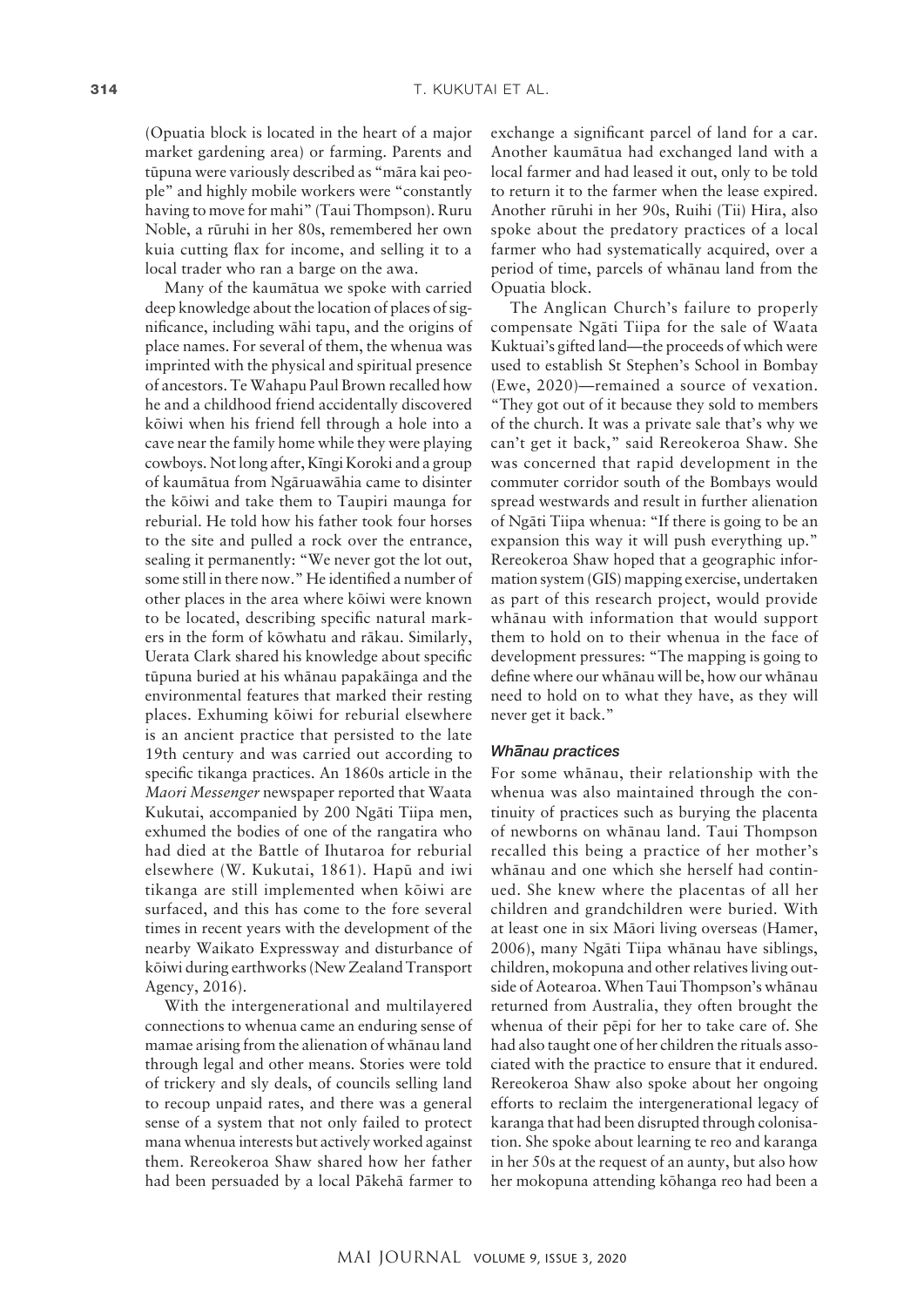catalyst for change. Taking a lead role in constructing tukutuku for the opening of a new Ngäti Tiipa whare had also provided an opportunity to work alongside kaumätua to record stories of tüpuna, sites of significance and tribal events so that the stories and mätauranga would "live on and on".

Customary arranged marriages were once commonplace in most hapü/iwi communities (Biggs, 1960), and Ngäti Tiipa was no different. The nominal censuses of 1844 and 1857–1858 linked täne and wähine and showed that many Ngäti Tiipa marriages were consanguineous, and that a significant number were between close relatives. Whakapapa compiled for the broader Marsden project shows that, what in Western genealogical terms would be termed first and second cousin marriages, were commonplace from the mid-18th to late 19th century. On this John Hira, a koroheke in his 80s, noted: "I heard our people say, 'Keep it in the families. There's no arguments.' Inaianei [now] you got all the arguments now." In *Maori Marriages*, Biggs (1960) argued that there was no clear distinction between "marriageable" and "nonmarriageable" kin outside the brother/sister and parent/child categories. While there seems to have been some disapproval of first cousin marriages, there was some ambiguity about how rigid this was. Between-kin marriage within Ngäti Tiipa was prevalent during the 18th and 19th centuries but less common in the lifetimes of our rüruhi and koroheke. Where such relationships did emerge, the reactions were mixed. Te Wahapu Paul Brown recalled a relationship between close relatives that the community intervened in, sending one of the pair to Türangi and the other near Te Awamutu. According to Uerata Clark, relationships with Päkehä and first cousins were not seen as acceptable but relationships with second cousins were. "Mäori didn't worry about that back then. It's still like that now."

Several kaumätua also referred to the practice of tono, where marriages were arranged between the whänau of a prospective couple. Te Ahihorongo Hira, a rüruhi in her 90s, recalled, "[T]hey reckon they used to make you marry whether you like it or not, eh. I used to hear that." While she was able to choose her own partner, permission to marry first had to be sought from her koro. Obtaining permission from a grandfather or older relative was not limited to prospective brides. Recalling his engagement to his Päkehä wife, Stanley Kukutai said he was also expected to obtain his koro's approval to marry.

# *T – upuna names and identities*

The retention of tüpuna names is an enduring feature of Ngäti Tiipa identity, with many whänau continuing to pass on names as part of an intergenerational living legacy. Te Ahihorongo Hira's five children were given tüpuna names by relatives, and she herself was named by her koro. Taui Thompson's name was bestowed by a female tüpuna to mark the reconciliation between hapü after a major battle, most likely Ihutaroa. As she recalled: "Ka mutu te pakanga o nga hapü i roto o Te Püaha. He pakanga i reira, ka mutu tërä" ("The battle between the clans of Te Püaha was ended. The battle there, it was finished"). Te Wahapu Paul Brown's name marked a place of high significance for the hapü and iwi of Te Püaha. Stanley Kukutai recounted how a whanaunga had asked if one of her mokopuna in Australia could carry his tüpuna name. He consented but wanted the child to have a connection to the person from whom it came. So he gave his relation a photo of himself, to be passed on to the mokopuna: "[T]hat's me, that's my whakapapa, I'm the matua."Marangai Tupaea, a koroheke in his 80s, began his körero by reciting whakapapa from tüpuna many generations back. Interspersed throughout his körero were the names of tüpuna and their whakapapa connections, spanning multiple generations, and often connected to specific places in Te Püaha. These connections also included marriage ties to other hapü and iwi in Maungatautari, Tauranga Moana, Te Tai Räwhiti and Taranaki. Wiremu Taupo Kihi, another koroheke in his 70s, had strong connections to the whänau and whenua at Te Püaha but said he had limited opportunity to learn about his whakapapa beyond a couple of generations: "He [his father] didn't talk about it at all. Even my grandfather didn't . . . talk about whakapapa . . . how sad. They kept it in them."

The kaumätua we spoke to were steadfast supporters of the Kïngitanga. Indeed, Te Püaha and Ngäti Tiipa have long been considered a stronghold of Kïngitanga support. The tensions arising from Waata Kukutai's anti-Kïngitanga stance eased somewhat after Kïngi Täwhiao and his followers came out of the aukati in the 1880s and reconciled with their former opponents, some of whom were kin. After Waata's premature death in 1867, his nephew and successor, Hori Kukutai, continued to work with Crown officials while also supporting the Kïngitanga. A book published to mark a series of hui in 1898 and 1899 between Premier Richard Seddon, Governor Lord Ranfurly, Minister of Native Affairs James Carroll and various rangatira shows a photograph of Hori and several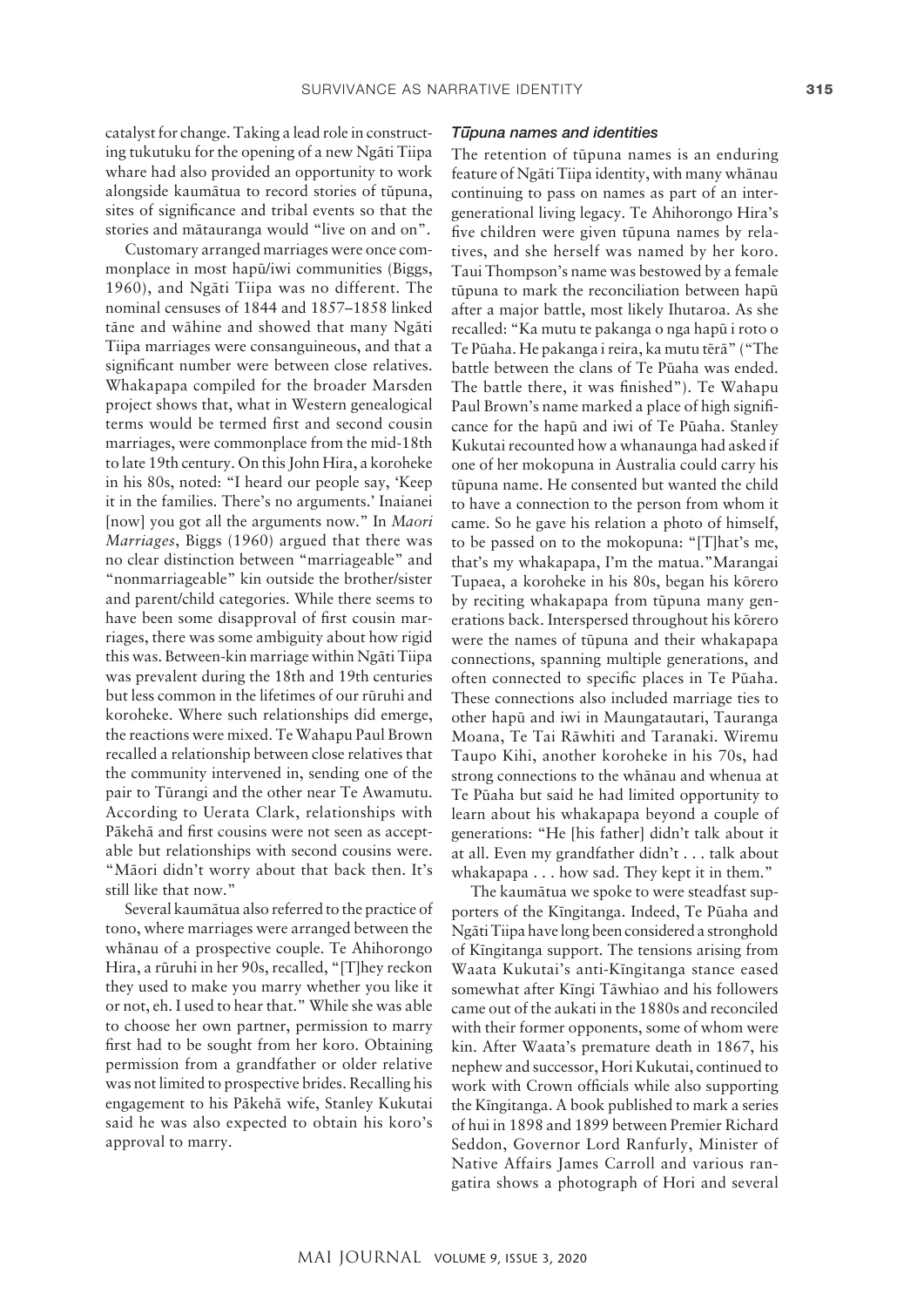of his Ngäti Tiipa whanaunga sitting alongside Kïngi Mahuta's party and others at a meeting at Government House (*Nga korero*, 1900).

Kïngi Täwhiao's mokopuna Te Puea Herangi who lived in and around Te Püaha before moving to Ngäruawähia to establish Türangawaewae marae—was mentioned by several kaumätua, often in the context of the 1918 Spanish Flu pandemic and her land development schemes with Tä Apriana Ngata. Given the multiple and intersecting dynamics, it is perhaps unsurprising that only one of the kaumätua, Uerata Clark, spoke openly about Ngäti Tïpa's past designation as küpapa and the complexities of reconciling this past in the present:

Ngäti Tiipa—Ngäti Teapot. Ka hoki ki ëtehi ngä whakaaro a Ngäti Tiipa. Oh he iwi küpapa. I te wä he tika, he aha tërä körero, i timata ka haere mai a George Grey ki könei ka kawea te ähuatanga a Queen Victoria o rätou tüpuna . . . He iwi küpapa. He aha te iwi inaianei?

Ngäti Tiipa—Ngäti Teapot. That has been some of the thinking of Ngäti Tïpa. Oh we are a küpapa people. At that particular time, what was said, is that when George Grey initially came here, he brought with him the characteristics of Queen Victoria to our ancestors . . . a küpapa people. But who are we as a people now?

For John Hira, the most important thing was whakapapa: "It's just something I've stuck with. I'm just Ngäti Tiipa and that's it."

#### Survivance as narrative identity

Our present identities are often shaped in personal and collective life narratives that allow us to reach a sense of "composure" about who we have been in the past, and who we believe we are in the present (Thomson, 1994, p. 8). In our körero with Ngäti Tiipa kaumätua, survivance was a key theme that supported the narrators to story their lives, not simply as individuals, but as part of a collective intergenerational chorus of inherited histories (Halbwachs, 1980). Together, these oral histories reveal how survivance as narrative identity is not rigid or closed, not merely individual or collective, but a nuanced engagement with "relations of power and authority" across generations (DeRoche, 1996, p. 58). Survivance has its own theoretical literature specific to Indigenous peoples, and those who write about survivance have sought to decentre victim narratives in order to make space for stories centred on Indigenous

agency by individuals and groups (Vizenor, 2008). Nevertheless, colonialism—its historical legacies and contemporary manifestations—remains an ever-present shadow in most post-invasion native memories (Sabzalian, 2019). For Ngäti Tiipa, survivance is more about self-sufficiency through an inherited knowledge of where to fish and how to live off the land and awa. Survivance as identity included a conscious retaining and living of traditional practices across generations, including the exhumation of koiwi and the burial of whenua. The intergenerational transmission of names was also a powerful form of survivance, where successive generations were encouraged to know where they came from and to assert their iwi/hapü identity through those relationships. As the körero in this article have shown, survivance stories are also narratives of identity. They are subversive towards colonial dominance or narrow assumptions of küpapa loyalty, and discursive in their desire to emphasise personal and tribal distinctiveness and autonomy. Survivance as a narrative identity reveals itself in Ngäti Tiipa as an "active" attitude towards the retention of tribal customs through the telling of traditional narratives (Velie, 2008, p. 147). Each kaumätua's connection to place was part of a "storying of the land" and a retracing and remapping of their relationship to place (Yi, 2016, pp. 1–3). These narratives of identity were then "lived" and not just textual historical "efforts of survival", but remembered and practised survivance (Silliman, 2014, p. 59). These stories also reveal the enduring threads of Ngäti Tiipa mätauranga—tribal knowledge, methods of knowledge creation and ways of knowing (Mercier & Jackson, 2019).

#### Conclusion

Being Ngäti Tiipa is a storied construction retold, passed on, and lived in collective and individual narratives of identity and connected across time through whakapapa. This whakapapa relies on narratives to articulate a nuanced, and yet a cohesive and common, tribal identity. Without these körero tuku iho, reasserted in individual and collective retellings, whakapapa are merely names on tables and charts (Mahuika, 2012; O'Regan, 1987, p. 142). Each generation stories their own identities, and in Ngäti Tiipa one of the powerful life narrative compositions recounted in the interviews undertaken in this project was survivance. The interviews examined here reveal that survivance narratives of identity resist colonial erasure by centring whänau and iwi stories of persistence, whether through ongoing connections to land and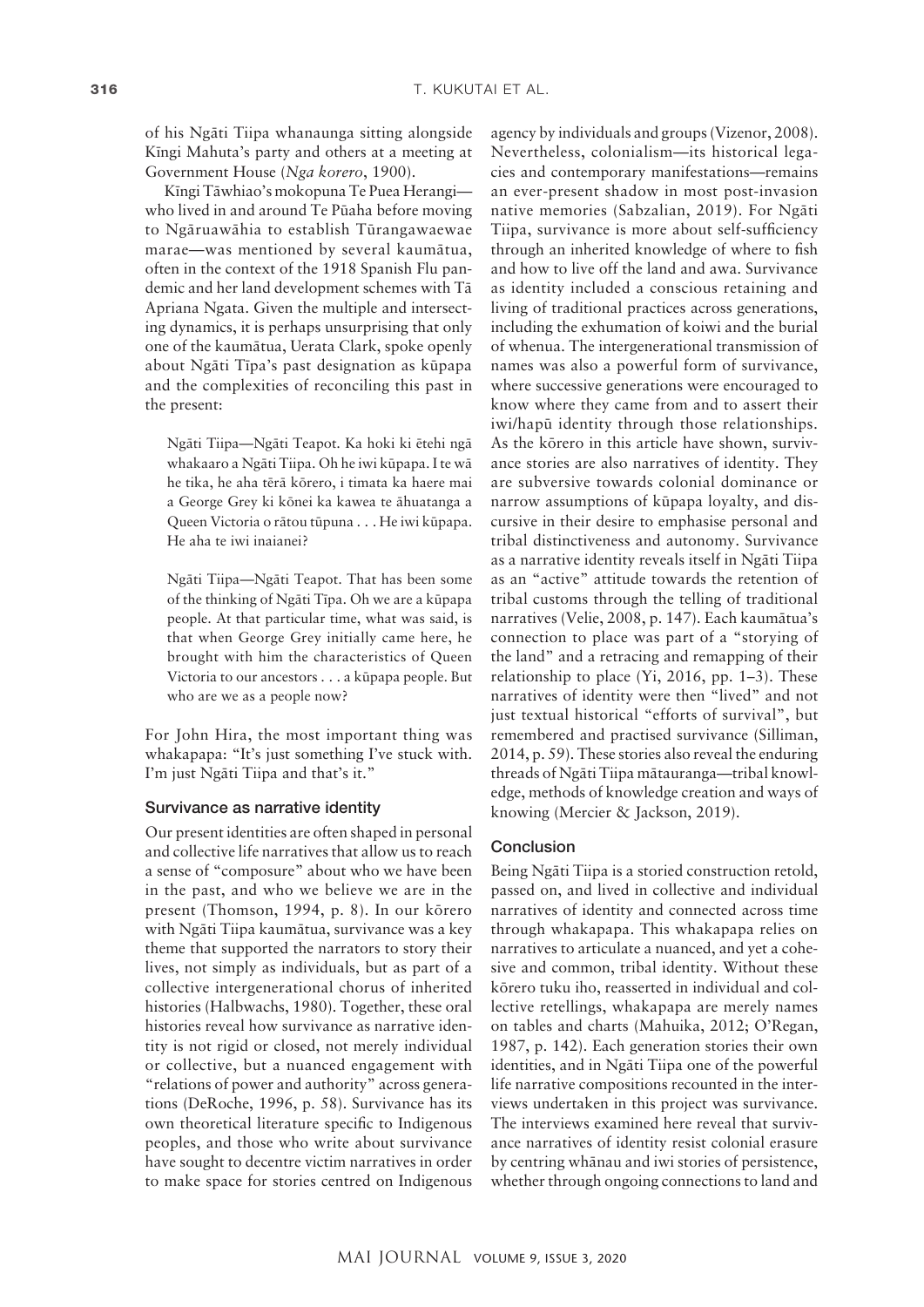waterways or the continuity of naming and other customs and rituals over time. Passing on names, as the interviewees attested, was part of an inherited legacy that reasserted Ngäti Tiipa tüpuna and their histories in the very lives of contemporary living descendants—literally a survivance strategy for tribal knowledge and identities passed on. These served as powerful statements of inherited intergenerational id ance and self-determ like these, then, are Tiipa oral histories. of ongoing mana a and tribal identities are still here.

#### Acknowledgemen

E ngā tai mihi tānga katokatonga Te Pū nāianei, he maemae mauri ora.

The authors wish to of Ngāti Tiipa, and koroheke who shar knowledge. We also valuable feedback. A alone. This research project "Counting (

Country.

haukāinga local people of the marae; home people hīnaki traditional eel traps/baskets

kahawai *Arripis trutta*—an edible

kaitiaki spiritual guardian

fish

Ngäti Maniapoto to prevent the incursion of Europeans. The territory beyond the aukati became known as Te Rohe Pötae or the King

greenish-blue to silvery-white

# **Glossary**

aukati a

awa river hapü subtribe

hui meetings iwi tribe

kai food

| vellui statellients ol innellieu<br>lentity, connection, persever-<br>ination. Survivance narratives<br>not the sum totals of Ngāti<br>Rather, they are expressions<br>nd autonomy and of familial                      | kōhanga reo<br>kōiwi<br>kōrero                                   |
|-------------------------------------------------------------------------------------------------------------------------------------------------------------------------------------------------------------------------|------------------------------------------------------------------|
| that assert "we" survived and<br>ıts<br>ıta ngā toka tū moana, te wai<br>aha mai i muri mai i mua o<br>aroha noa ki a koutou. Tihei                                                                                     | kōrero tuku iho<br>koro<br>koroheke<br>kōwhatu<br>kuia<br>kūpapa |
| o acknowledge the whānau:<br>in particular the rūruhi and<br>red with us their stories and<br>thank the reviewers for their<br>ny errors or omissions are ours<br>is part of the Marsden Fund<br>Our Tūpuna" (UOW1605). | mahi<br>mamae<br>mana<br>mana whenua<br>manuwhiri<br>Māori       |
| boundary across which<br>unauthorised movement is<br>prohibited. In this context the<br>aukati was imposed by Kīngi<br>Tāwhiao and rangatira of                                                                         | marae<br>māra kai<br>matua<br>mātauranga                         |

stream of flowing freshwater karanga ceremonial call of welcome to visitors onto a marae kaumätua elder Kingitanga King Movement, developed in the 1850s to stop the loss of land to Päkehä Māori-language preschool human bones talk, discussion; narrative inherited oral traditions grandfather male elder stone, rock grandmother neutral; collaborator (as used by the Crown) paid or unpaid work/labour sense of pain or wounding, experienced individually or collectively authority, prestige those with power and authority over land guests, visitors Indigenous peoples of New Zealand tribal meeting grounds food cultivations chief nga Mäori forms of knowledge, wisdom and understanding, and ways of knowing maunga mountain mauri life essence, life force, energy, life principle moana sea, ocean mokopuna grandchildren oriori song of lament Päkehä New Zealanders of European descent papakäinga original home base pätai questions pëpi baby puna spring püräkau stories that preserve ancestral knowledge räkau tree rangatira chief

känga wai practice of fermenting corn

by leaving tightly tied sacks of corn or maize cobs in a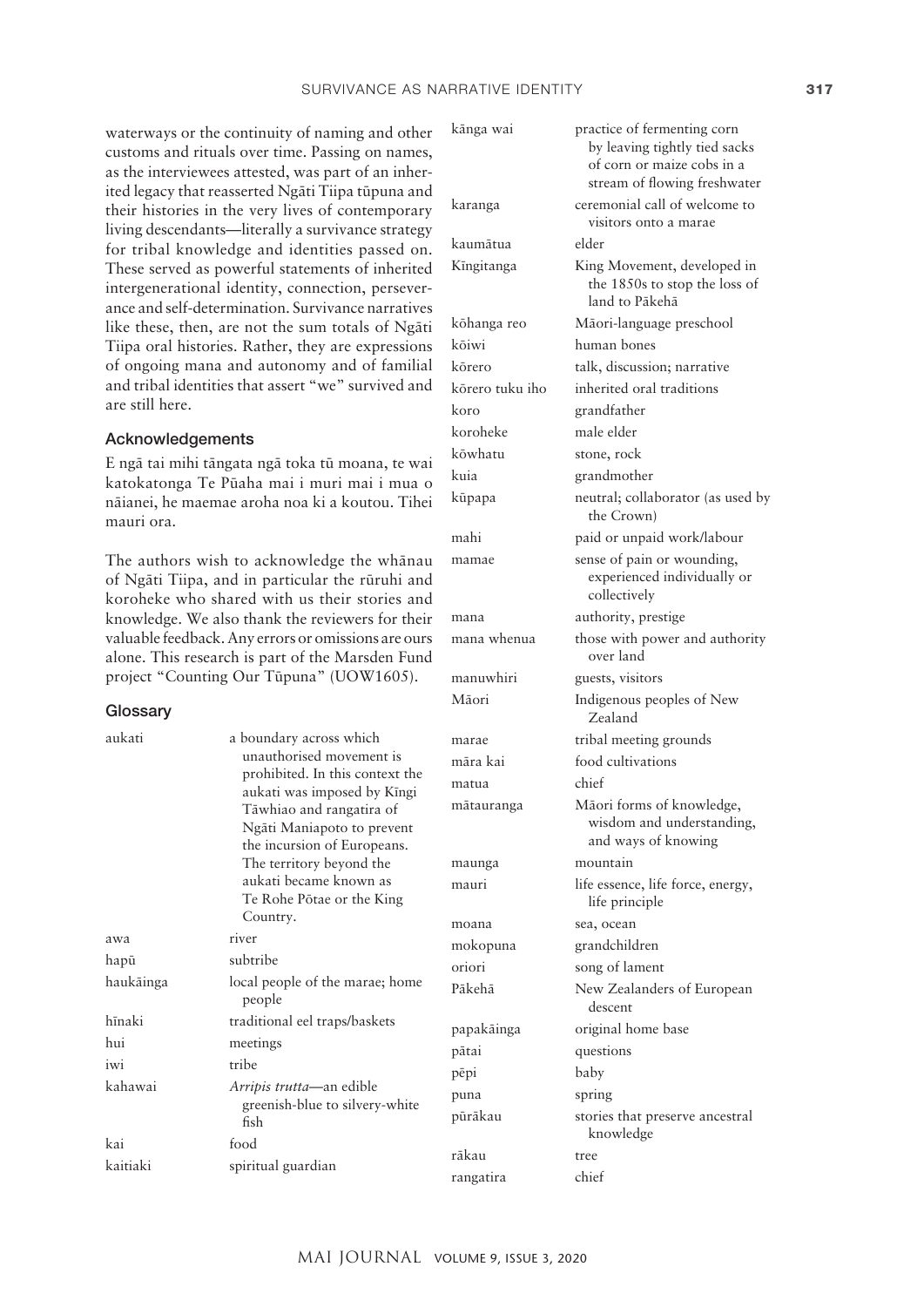| raupatu             | confiscation (of land)                                                                                                       |
|---------------------|------------------------------------------------------------------------------------------------------------------------------|
| rūnanga             | tribal council                                                                                                               |
| rūruhi              | female elder                                                                                                                 |
| tāne                | men                                                                                                                          |
| tangihanga          | funeral rites                                                                                                                |
| taniwha             | water spirit, monster, dangerous<br>water creature                                                                           |
| taonga              | precious, an heirloom to be<br>passed down though the<br>different generations of a<br>family; protected natural<br>resource |
| te reo Māori        | the Māori language                                                                                                           |
| tikanga             | protocol, custom                                                                                                             |
| tino rangatiratanga | self-governing; having absolute<br>independence and autonomy                                                                 |
| tono                | a request; often used in the<br>context of a marriage request                                                                |
| tuakana             | mentor                                                                                                                       |
| tukutuku            | ornamental lattice-work                                                                                                      |
| tuna                | eel                                                                                                                          |
|                     |                                                                                                                              |
| tūpuna              | ancestors                                                                                                                    |
| uri                 | descendant                                                                                                                   |
| ure tārewa          | descended from a continuous<br>lineage of senior males                                                                       |
| wāhine              | women                                                                                                                        |
| wāhi tapu           | sacred place                                                                                                                 |
| waiata              | song                                                                                                                         |
| wānanga             | conference                                                                                                                   |
| whakapapa           | genealogical connections,<br>lineage                                                                                         |
| whakataukī          | proverbial sayings                                                                                                           |
| whānau              | extended family                                                                                                              |
| whanaunga           | relative                                                                                                                     |
| whānau whenua       | family land                                                                                                                  |
| whare               | building, house                                                                                                              |

## **References**

- Anderson, A., Binney, J. & Harris, A. (2014). *Tangata whenua: An illustrated history.* Bridget Williams Books. <https://doi.org/fcvm>
- Atkinson, P., & Delamont, S. (2006). *Narrative methods: Oral history and testimony*. SAGE. [https://](https://doi.org/fjz4) [doi.org/fjz4](https://doi.org/fjz4)
- Beard, M. R. (2017). Rethinking oral history: A study of narrative performance. *Rethinking History*, *21*, 529–548.<https://doi.org/fjz5>
- Biggs, B. (1960). *Maori marriage. An essay in reconstruction.* Polynesian Society.
- Binney, J. (2001). Maori oral narratives, Päkehä written texts. In J. Binney (Ed.), *The shaping of history: Essays from the New Zealand Journal of History* (pp. 3–15). Bridget Williams Books. [https://doi.](https://doi.org/fjz6) [org/fjz6](https://doi.org/fjz6)

| Bishop, R. (1999). Interviewing as collaborative sto-<br>rytelling. Education Research and Perspectives, |
|----------------------------------------------------------------------------------------------------------|
| $24(1), 28 - 47.$                                                                                        |
|                                                                                                          |
| Certificate of title: Ngati Tipa's land at Taupari and                                                   |
| Opuatia in the District of Waikato in the Province                                                       |
| of Auckland. (1866). (R25285892). National                                                               |
| Archives, Wellington.                                                                                    |
| Cowan, J. (1930). The Maori: Yesterday and to-day.                                                       |
| Whitcombe and Tombs.                                                                                     |
|                                                                                                          |
| Crosby, R. (2015). Kūpapa: The bitter legacy of Māori                                                    |
| alliances with the Crown. Penguin.                                                                       |
| DeRoche, C. (1996). "I learned things today that I                                                       |
| never knew before": Oral history at the kitchen                                                          |
| table. Oral History Review, 23(2), 45-61. https://                                                       |
| doi.org/fjz7                                                                                             |
| Ewe, D. (2020). Waata Kukutai: Rangatira o Ngaati                                                        |
|                                                                                                          |
| Tiipa 1822-1867 [Master's thesis, University of                                                          |
| Waikato]. Research Commons. https://hdl.handle.                                                          |
| net/10289/13527                                                                                          |
| Fenton, F. (1859). Observations on the state of the abo-                                                 |
| riginal inhabitants of New Zealand. W.C. Wilson                                                          |
| for the New Zealand Government.                                                                          |
|                                                                                                          |
| Further papers relative to native affairs. (1860).                                                       |
| In Appendix to the Journals of the House of                                                              |
| Representatives, E-1C. Government Printer.                                                               |
| Garrett, H. (1991). Te Manihera: The life and times                                                      |
| of the pioneer missionary Robert Maunsell. Reed.                                                         |
| Gorst, J. (1864). The Maori King. MacMillan.                                                             |
|                                                                                                          |
| Halbwachs, M. (1980). The collective memory (F. J<br>Ditter, Jr., & V. Y. Ditter, Trans.). Harper and    |
|                                                                                                          |
| Row.                                                                                                     |
| Hamer, P. (2008). One in six? The rapid growth of                                                        |
| the Māori population in Australia. New Zealand                                                           |
| Population Review, 33/34, 153-176.                                                                       |
| Jones, P., & Biggs, B. (1995). Nga iwi o Tainui. Auckland                                                |
|                                                                                                          |
| University Press.                                                                                        |
| Kelly, L. (1940). Taupiri Pa. Journal of the Polynesian                                                  |
| Society, 49(193), 148-159.                                                                               |
| Kukutai, T. (2012). Quantum Māori, Māori quantum:                                                        |
| Representations of Māori identities in the census,                                                       |
| 1857/8-2006. In R. McClean, B. Patterson, & D.                                                           |
| Swain (Eds.), Counting stories, moving ethnicities:                                                      |
|                                                                                                          |
| Studies from Aotearoa New Zealand (pp. 27-51).                                                           |
| University of Waikato.                                                                                   |
| Kukutai, W. (1857, November 1). Hepurutanga                                                              |
| whenua tenei. Te Whetu o Te Tau. Papers Past.                                                            |
| https://paperspast.natlib.govt.nz/newspapers/                                                            |
| WHETU18571101.2.12                                                                                       |
|                                                                                                          |
| Kukutai, W. (1861, July 1). Maori correspondence.                                                        |
| Papers Past. https://paperspast.natlib.govt.nz/                                                          |
| newspapers/MMTKM18610701.2.6                                                                             |
| Kukutai, W. (1863, December 9). Te Pokiha, he tangi                                                      |
| whakaoriori: Letter from Taupari. (GNZMMSS                                                               |
| 15). Sir George Grey Special Collections, Auckland                                                       |
|                                                                                                          |
| Library.                                                                                                 |
| Madsen, D. L. (2013). Preface: Tragic wisdom and                                                         |
| survivance. In J. Rostkowski (Ed.), Conversations                                                        |
| with remarkable Native Americans (pp. xi-xviii).                                                         |
| <b>SUNY Press.</b>                                                                                       |
|                                                                                                          |

Mahuika, N. (2006). Narratives of the self: Maori life histories, oral testimony. In C. Coleborne, M. Houlahan & H. Morrison (Eds.), *Telling lives:*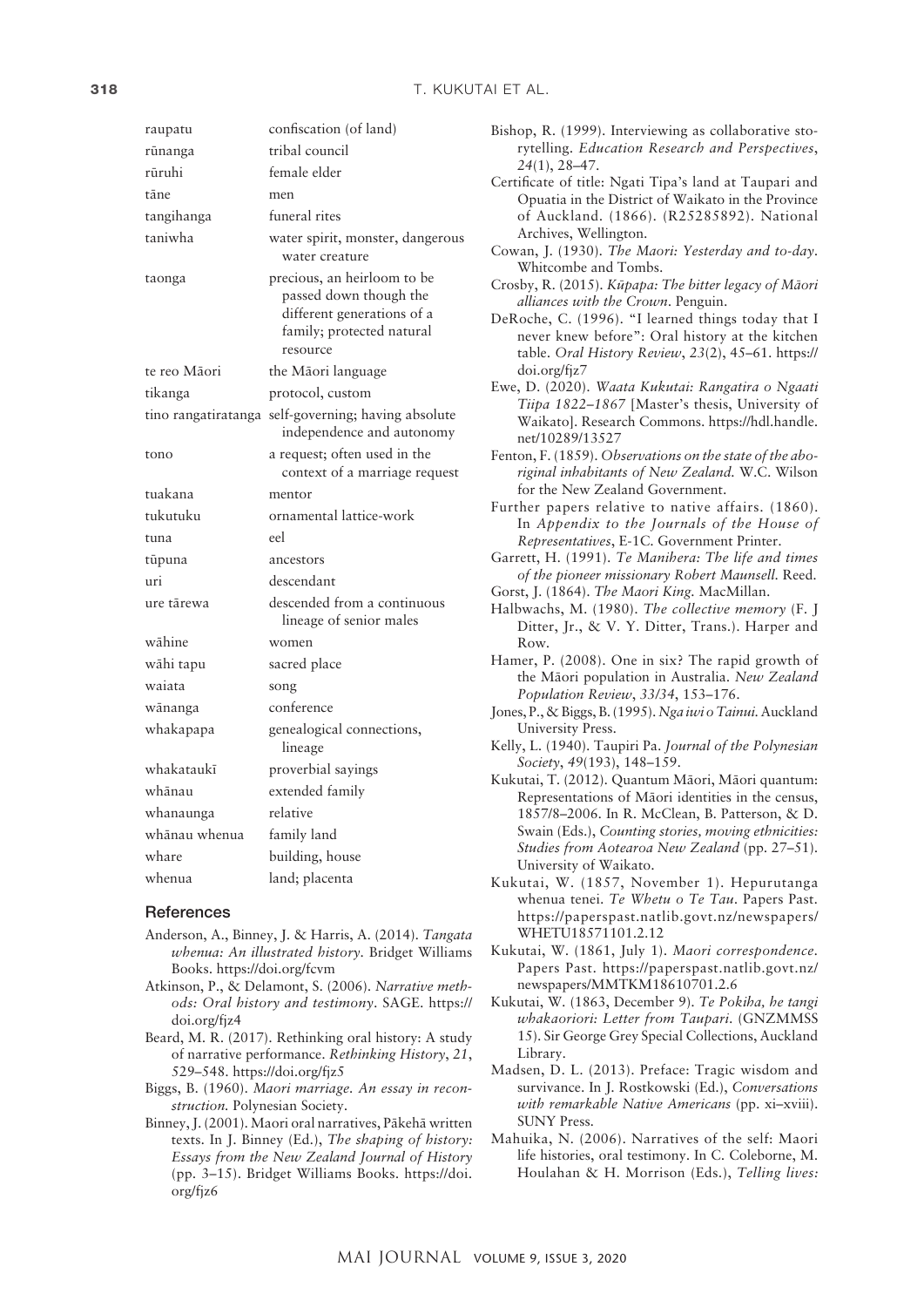*Essays in biography and history* (pp. 173–189). University of Waikato.

- Mahuika, N. (2012). *Körero tuku iho: Reconfiguring oral history and oral tradition* [Doctoral thesis, University of Waikato]. Research Commons. <https://hdl.handle.net/10289/6293>
- Mahuika, N. (2015). New Zealand history is Mäori history: Tikanga as the ethical foundation of historical scholarship in Aotearoa New Zealand. *New Zealand Journal of History*, *49*(1), 5–30.
- Mahuika, N. (2019). *Rethinking oral history and tradition: An Indigenous perspective*. Oxford University Press.
- Mahuta, D. (2008). Raupatu: A Waikato perspective. *Te Kaharoa*, *1*, 174–182. <https://doi.org/fjz8>
- Mercier, O., & Jackson, A. (2019). Mätauranga and science: Introduction. *New Zealand Science Review*, *75*(4), 63–64.
- Monin, P. (2016). Hauraki-Coromandel region— Mäori migration and settlement. *Te Ara—the Encyclopedia of New Zealand*. [http://www.TeAra.](http://www.TeAra.govt.nz/en/whakapapa/30394/hauraki-tupuna) [govt.nz/en/whakapapa/30394/hauraki-tupuna](http://www.TeAra.govt.nz/en/whakapapa/30394/hauraki-tupuna)
- Muru-Lanning, M. (2016). *Tupuna awa: People and politics of the Waikato River.* Auckland University Press.
- New Zealand Transport Agency. (2016). *Koiwi protocol implemented after bones found on Waikato Expressway*. [https://www.nzta.govt.nz/](https://www.nzta.govt.nz/media-releases/koiwi-protocol-implemented-after-bones-found-on-waikato-expressway/) [media-releases/koiwi-protocol-implemented-after](https://www.nzta.govt.nz/media-releases/koiwi-protocol-implemented-after-bones-found-on-waikato-expressway/)[bones-found-on-waikato-expressway/](https://www.nzta.govt.nz/media-releases/koiwi-protocol-implemented-after-bones-found-on-waikato-expressway/)
- *Nga korero o nga huihuina o te Kawana, Rore Ranapare (Lord Ranfurly), o te Raiti Honore te Hetana (Rt. Hon. R. J. Seddon), Pirimia, Minita Maori Hoki, me te Honore Timi Kara (Hon. James Carroll), Mema mot e iwi Maori i roto i te Kaunihera Maori, me nga rangatira Maori me o ratou iwi i o ratou kainga, i huihui nei mo runga i nga pire whenua Maori me era atu mea e pa ana ki te iwi Maori, 1898 me 1899*. (1900). Government Printer.
- Ngata, Apirana T. (2019). The terminology of whakapapa (With an introduction by Wayne Ngata). *Journal of the Polynesian Society*, *128*, 19–42. <https://doi.org/fm9p>
- NZ History. (n.d.). *Waikato-Manukau Treaty copy*. [https://nzhistory.govt.nz/media/interactive/](https://nzhistory.govt.nz/media/interactive/waikato-manukau-treaty-copy) [waikato-manukau-treaty-copy](https://nzhistory.govt.nz/media/interactive/waikato-manukau-treaty-copy)
- O'Malley, V. (2016). *The great war for New Zealand.*  Bridget William Books.<https://doi.org/fd28>
- O'Regan, T. (1987). Who owns the past? Change in Mäori perceptions of the past. In J. Wilson (Ed.), *From the beginning: The archaeology of the Mäori* (pp. 141–145). Penguin.
- Pool, I., & Kukutai, T. (2018). Taupori Mäori: Mäori population change. *Te Ara—the Encyclopedia of New Zealand*. [http://www.TeAra.govt.nz/en/](http://www.TeAra.govt.nz/en/taupori-maori-maori-population-change) [taupori-maori-maori-population-change](http://www.TeAra.govt.nz/en/taupori-maori-maori-population-change)
- Rapatahana, V. (2015). Not an equilateral triangle [Review of the book *Küpapa: The bitter legacy of Mäori alliances with the Crown* by Ron D. Crosby]. *Scoop Review of Books*, http://books.scoop. co.nz/2015/11/09/not-an-equilateral-triangle/
- Return giving the names, etc., of the tribes of the North Island. (1870). In *Appendix to the Journals of the*

*House of Representatives*, A-116. Government Printer.

- Sabzalian, L. (2019). *Indigenous children's survivance in public schools*. Routledge.<https://doi.org/fjz9>
- Scott, G. (1990). Kukutai, Waata Pihikete. *The dictionary of New Zealand biography*. [https://teara.govt.](https://teara.govt.nz/en/biographies/1k17/kukutai-waata-pihikete) [nz/en/biographies/1k17/kukutai-waata-pihikete](https://teara.govt.nz/en/biographies/1k17/kukutai-waata-pihikete)
- Silliman, S. W. (2014). Archeologies of Indigenous survivance and residence: Navigating colonial and scholarly dualities. In N. Ferris, R. Harrison, & M. Wilcox (Eds.), *Rethinking colonial pasts through archaeology* (pp. 57–75). Oxford University Press. <https://doi.org/fj2b>
- Smith, L. (2000). Kaupapa Mäori research. In M. Battiste (Ed.), *Reclaiming Indigenous voice and vision* (pp. 225–247). University of British Columbia Press.
- Soutar, M. (2001). Küpapa: A shift in meaning. *He Pukenga Korero*, *6*(2), 35–39.
- St John, J. (1873). *Pakeha rambles through Maori lands*. Whitcombe and Toombes.
- Taonui, R. (2012). Te ture—Mäori land legislation—the Native Land Court. *Te Ara—The Encyclopedia of New Zealand.* [http://www.TeAra.govt.nz/en/](http://www.TeAra.govt.nz/en/interactive/36540/the-10-owner-rule) [interactive/36540/the-10-owner-rule](http://www.TeAra.govt.nz/en/interactive/36540/the-10-owner-rule)
- Te Waharoa, W. T. T. (1863, August 23). *Letter to Waata Kukutai* (GNZMMSS 27). Sir George Grey Special Collections, Auckland Library.
- Thomson, A. (1994). *Anzac memories: Living with the legend*. Oxford University Press.
- Turton, H. (1877). *Maori deeds and land purchases in the North Island of New Zealand: Volume one*. New Zealand Electronic Text Collection. [http://](http://nzetc.victoria.ac.nz/tm/scholarly/tei-Tur01Nort-t1-g1-g3-t3.html) [nzetc.victoria.ac.nz/tm/scholarly/tei-Tur01Nort](http://nzetc.victoria.ac.nz/tm/scholarly/tei-Tur01Nort-t1-g1-g3-t3.html)[t1-g1-g3-t3.html](http://nzetc.victoria.ac.nz/tm/scholarly/tei-Tur01Nort-t1-g1-g3-t3.html)
- Velie, A. (2008). "The war cry of the trickster: The concept of survivance in Gerald Vizenor's *Bear Island: The war at Sugar Point*. In G. Vizenor (Ed.), *Survivance: Narratives of native presence* (pp. 147–162). University of Nebraska Press.
- Vizenor, G. R. (Ed.). (2008). *Survivance: Narratives of native presence*. University of Nebraska Press.
- Vizenor, G. R. (Ed.). (2009). *Survivance: Natural reason and cultural survivance*. University of Nebraska Press.
- The Waikato movement for a native king. (1858, June 11). *Daily Southern Cross.* Papers Past. [https://paperspast.natlib.govt.nz/newspapers/](https://paperspast.natlib.govt.nz/newspapers/DSC18580611.2.17) [DSC18580611.2.17](https://paperspast.natlib.govt.nz/newspapers/DSC18580611.2.17)
- Ware, F., Breheny, M., & Forster, M. (2018). Kaupapa körero: A Mäori cultural approach to narrative inquiry. *AlterNative: An International Journal of Indigenous Peoples*, *14*(1), 45–53. [https://doi.](https://doi.org/ch7d) [org/ch7d](https://doi.org/ch7d)
- Webber, M., & O'Connor, K. (2019). A fire in the belly of Hineämaru: Using whakapapa as a pedagogical tool in education. *Genealogy*, *3*(3), Article 41. <https://doi.org/dh22>
- Wheeler, W. (2005). Reflections on the social relations of indigenous oral histories. In U. Lischke & D. T. McNab (Eds.), *Walking a tightrope: Aboriginal people and their representation* (pp. 189–214). Wilfrid Laurier University Press.